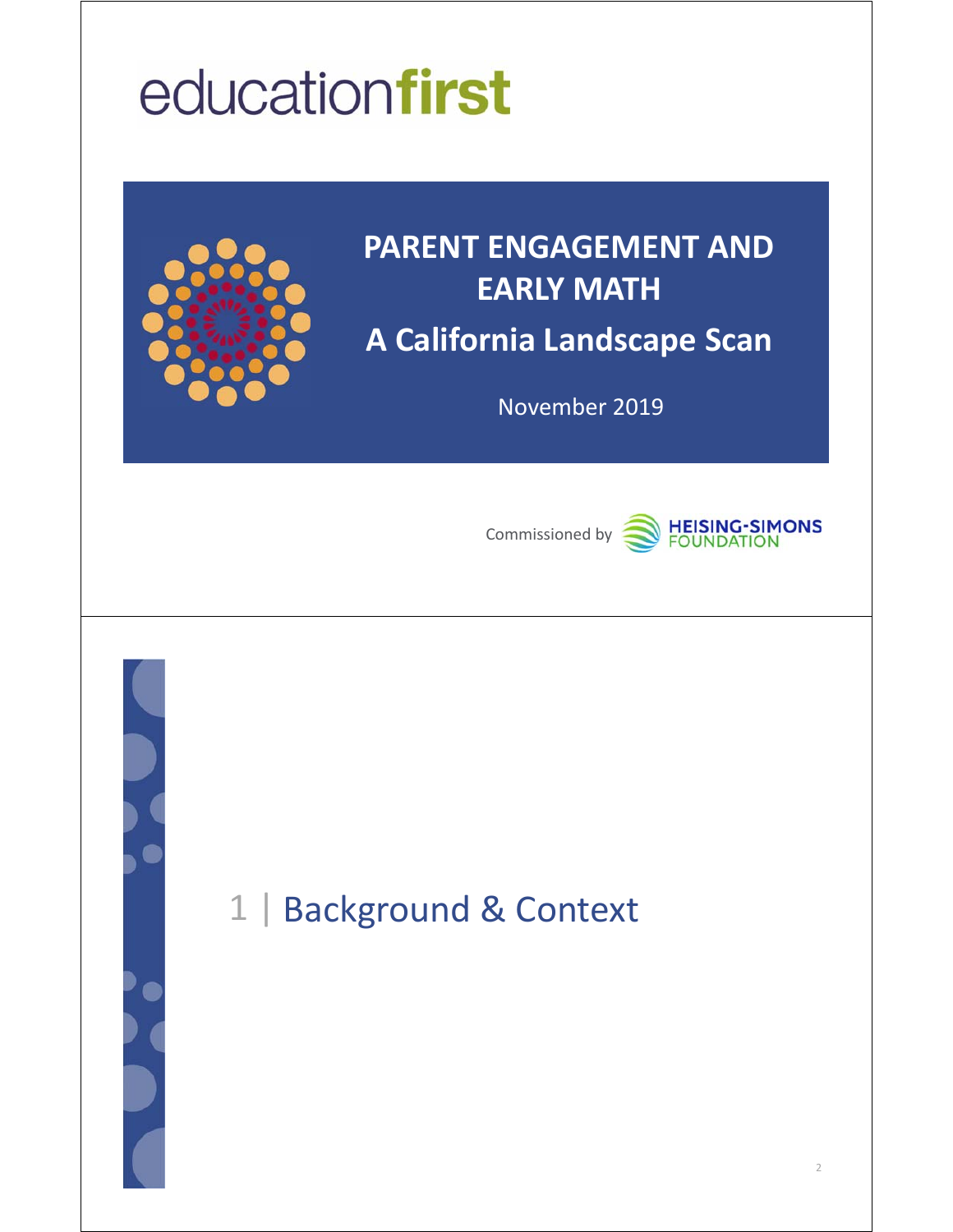### **Background**

Education First thanks the Heising‐Simons Foundation for underwriting our research into early math in California; in particular, we appreciate the generous advice, insights and support from program officer Kimberly Brenneman throughout the project. In addition, Education First is grateful to the staff of the Fresno Unified School District and nonprofit family engagement organizations in California who provided their time and insights to inform this landscape scan (*see full list of nonprofit organizations on slide 8*). This presentation of findings, as well as any omissions or errors, is the responsibility of Education First alone.



The Heising‐Simons Foundation is a family foundation based in Los Altos and San Francisco, California. The foundation works with its partners to advance sustainable solutions in climate and clean energy, enable groundbreaking research in science, enhance the education of our youngest learners, and support human rights for all people.

Education First is a national, mission‐driven strategy and policy organization with deep expertise in education improvement. Its mission is to deliver exceptional ideas, experience‐based solutions and results so all students—and particularly low‐income students and students of color—are prepared for success in college, career and life.



3

**The Heising‐Simons Foundation supports innovations to help low‐income students and students of color—from school entry to 3rd grade—learn math well**

#### **What?**

The long‐term goal of the foundation's new "Creating Coherent Early Math Instruction in California" initiative is to ensure that students from families with low incomes and children of color are appropriately challenged and supported in math instruction in the early years of school to reach proficiency by 4<sup>th</sup> grade.



A growing body of research reveals that early mathematical skills—and growth in these skills over the early elementary years—correlate more strongly with academic skills in later elementary school than any other early indicator. Research also shows that children from families with low incomes and children of color are less likely than their peers to be proficient in math by 4<sup>th</sup> grade.



The foundation's priorities for grantmaking include: (1) Developing toolkits of high‐quality curricula, formative assessments and professional development models, (2) Identifying the facilitators and barriers encountered by districts that have prioritized greater coherence in their approach to early math, and (3) Building the case for the effectiveness of a coherent math approach in districts across California.

#### **"Early math" defined**

*Early math generally can include any formal or informal mathematics instruction or learning for children, from birth to age 8. For this landscape scan, Education First focused on engagement efforts primarily for families for students in grades PK to 3.*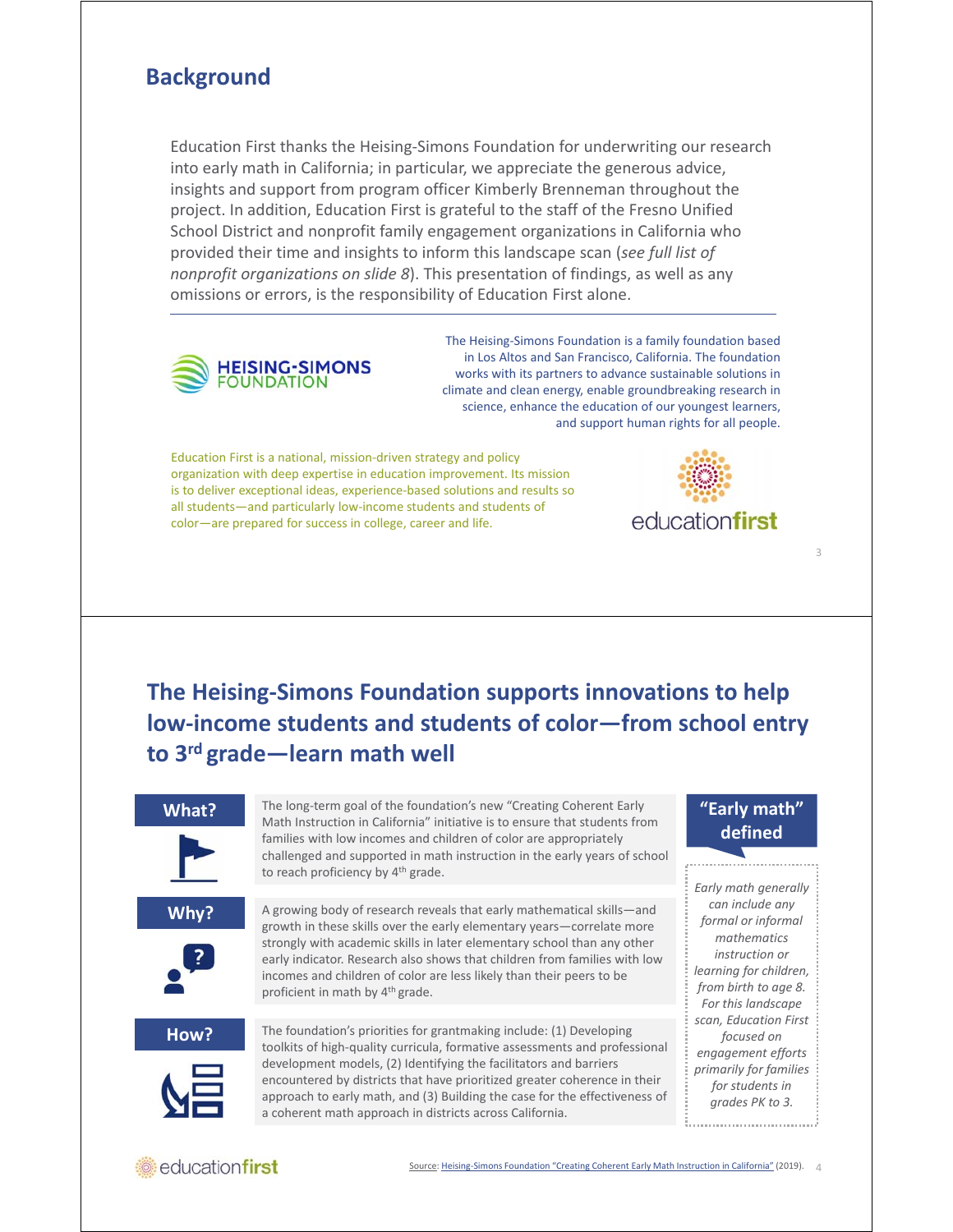**In particular, as one approach to improving outcomes for early learners in mathematics, the Foundation is learning more about family engagement needs and challenges in California**

Family engagement can be defined as a *shared responsibility* to involve families in *meaningful ways* to actively support their children's learning and development

Research suggests that *students with involved parents achieve better outcomes*: They are more likely to attend school regularly, perform better in school, develop better social skills and go on to post‐secondary education

#### **How has California prioritized family engagement in schools?**

- As part of the state's new school funding system, school districts are now required to engage parents and community members in setting goals and spending priorities as part of creating *Local Control and Accountability Plans (LCAPs)*
- LCAPs must focus on eight statewide priorities, one of which is parent involvement and parent participation in activities to help meet student needs

*<b>* educationfirst

Sources: California PTA, Ed Source, National Association for Family, School and Community Engagement.

**Education First conducted a "mini" landscape scan to enhance understanding of family engagement efforts in California as one of four research projects for the Foundation in 2019**

**1. PK–3 Policy and Networks Landscape Scan 2. Case Studies of Promising District Efforts 3. Opportunities for Engaging Families**

**4. In‐Depth Research into District Efforts (led by PACE)**

educationfirst

**RESEARCH OBJECTIVES**

- What are the promising practices in California for successfully engaging parents of younger migrant, dual language/immigrant, black, Latino or Asian/Pacific‐Islander students?
- What are examples of California counties, school districts, early childhood education providers, networks and nonprofit organizations with a strong commitment to engaging parents of preschoolers and primary grade students?
- What opportunities are there to strengthen family engagement, especially in math, in California counties with the greatest student needs?

#### **METHODOLOGY**

- Conducted in‐depth interviews with executive directors or family engagement specialists from nine California‐based nonprofits (as well as one district family engagement specialist)
- Conducted web‐based research on the 9 organizations (see slide 8) plus others and reviewed general family engagement frameworks and research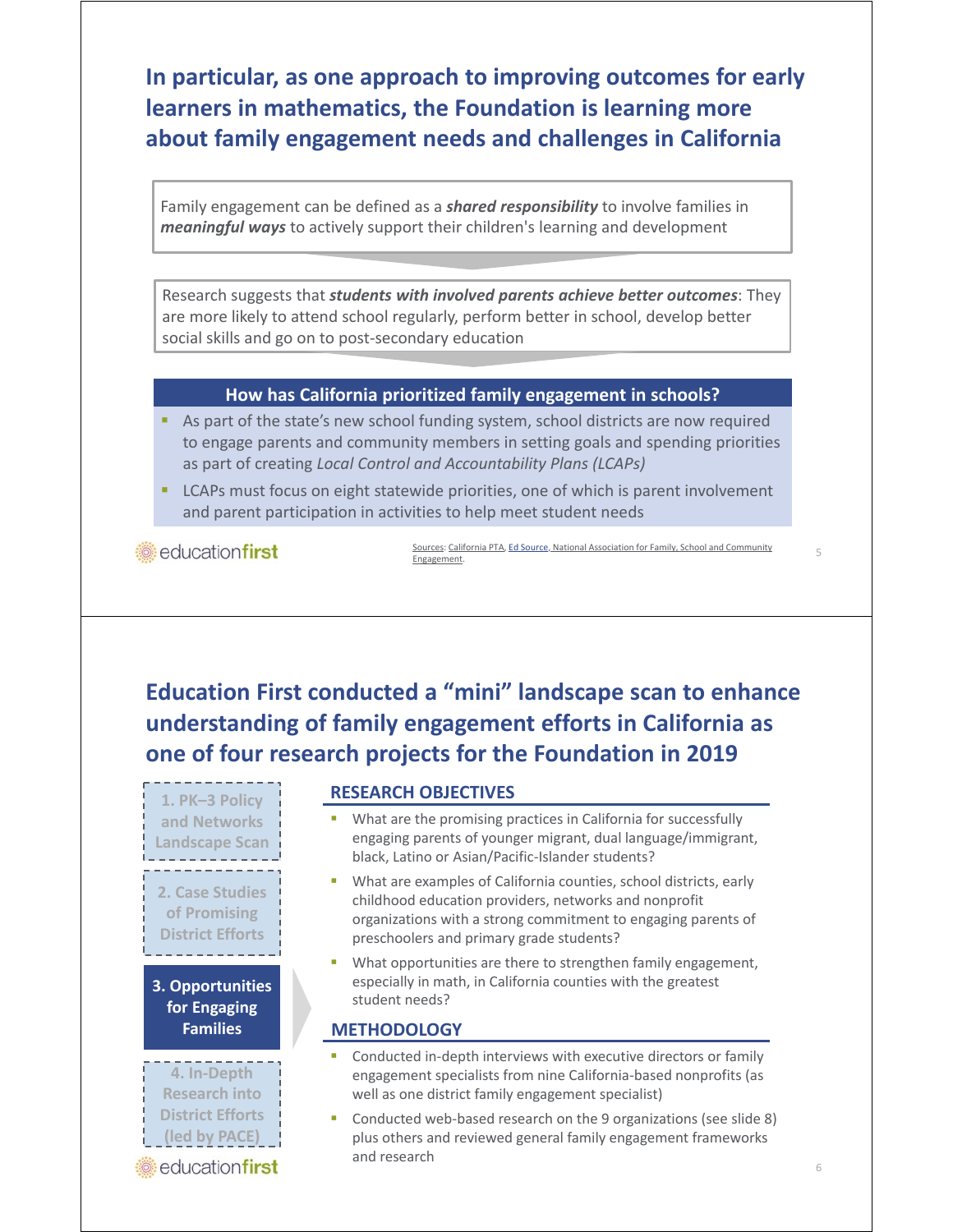**In our research, Education First found two widely used resources—one national, one California‐developed—that suggest elements of successful family engagement efforts**



#### **Dual Capacity‐Building Framework**

- This framework is based on the work of Harvard University researchers, including family‐school partnership expert Karen Mapp
- Four of the California nonprofit interviewees noted this framework has influenced their work and approaches
- The framework has significant overlap with approaches interviewees themselves outlined, e.g., building trust; using an asset‐based, culturally responsive, respectful and interactive process; and shifting the mindsets of educators and families



#### **California Family Engagement Framework**

- Also featuring input from Karen Mapp of Harvard, the California Department of Education's framework is a resource for school district leaders
- It establishes 18 principles within five program dimensions for effective family and community engagement
- Examples of the 18 principles include: help educators and staff learn to work with parents as equal partners; involve families in advisory bodies; provide resources

educationfirst

S<u>ources: Family Engagement Framework</u>, California Department of Education, 2014, Mapp, K. L. & Bergman, E. (2019) and<br>Dual capacity-building framework for family-school partnerships (v2). Dual capacity‐building framework for family‐school partnerships (v2).

**We also interviewed staff of nine organizations (plus one school district) focused on family engagement; we asked these leaders to identify others doing this work well in California**

#### **NONPROFIT / COMMUNITY ORGANIZATIONS INTERVIEWED**

- Abriendo Puertas (Opening Doors)
- California Math Festivals
- Families in Schools
- **Parent Engagement Academy**
- Parent Institute for Quality Education
- Parent Organization Network
- Parent Teacher Home Visits
- **Tandem Partners in Early Learning**
- Oakland Starting Smart and Strong

**Note**: Brief profiles of all 15 of these organizations can be found in the Appendix

#### **INTERVIEWEES IDENTIFIED OTHER NOTABLE ENGAGEMENT EFFORTS**

- **EXEC** California Association for Bilingual Education
- **High Expectations**
- **Lotus Bloom**
- Mission Economic Development Association
- Para Los Ninos
- Puente
- educationfirst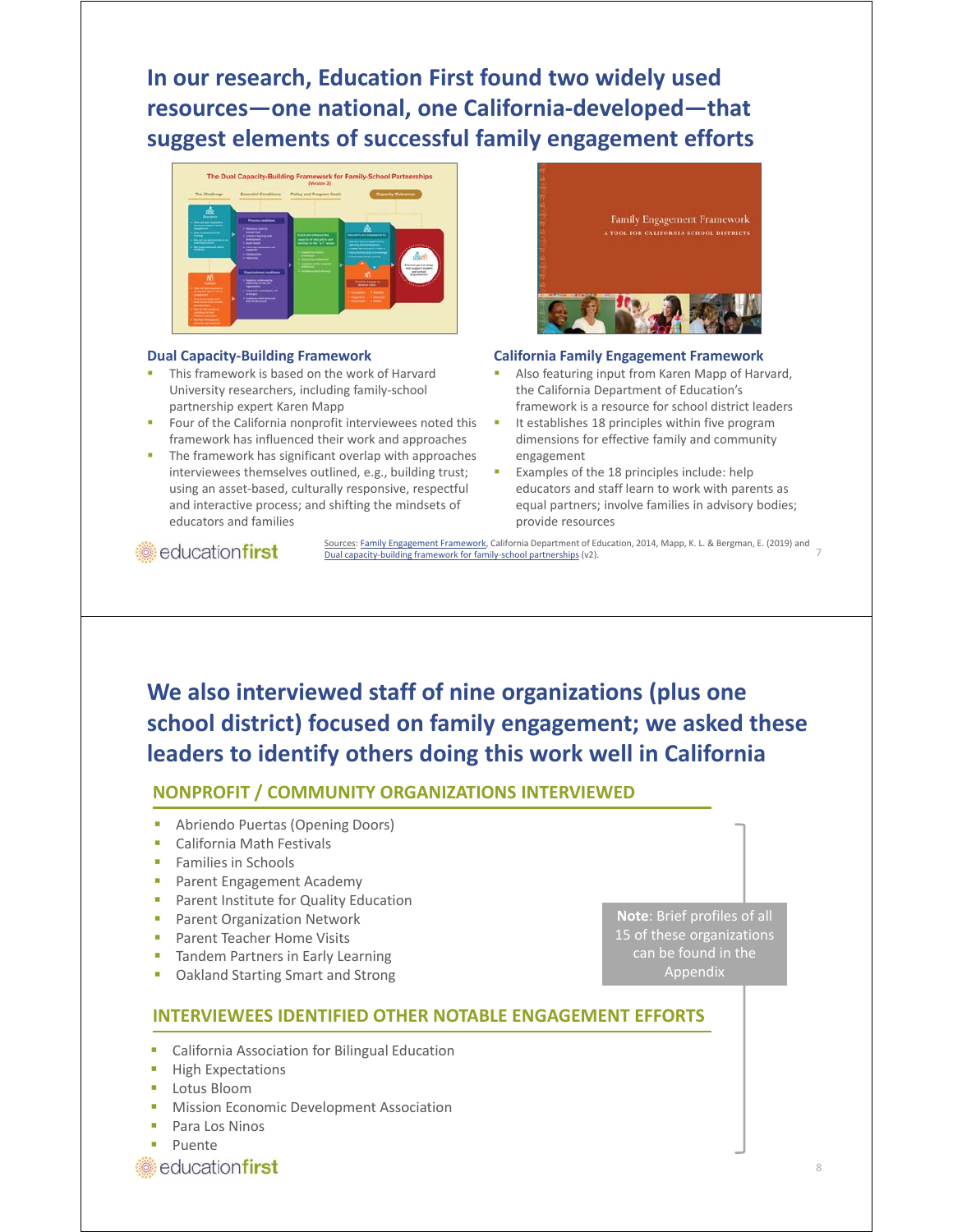## 2 | Comparative Analysis of Family Engagement Efforts in **California**

**The nine nonprofit organizations studied employ common approaches to family engagement; only five have any focus on math, but all specifically include families of early learners**

| Organization                                     | <b>Trains parents</b>     | <b>Trains school</b><br>staff | <b>Trains or</b><br>convenes<br>organizations<br>working with<br>families | Conducts parent<br>leadership<br>development &<br>advocacy<br>activities | <b>Includes at</b><br>least some<br>math focus | Age range of<br>children in<br>targeted<br>families |
|--------------------------------------------------|---------------------------|-------------------------------|---------------------------------------------------------------------------|--------------------------------------------------------------------------|------------------------------------------------|-----------------------------------------------------|
| Abriendo Puertas                                 | $\boldsymbol{\mathsf{X}}$ |                               |                                                                           |                                                                          | X                                              | $0 - 5$                                             |
| California Math<br>Festivals                     |                           |                               |                                                                           |                                                                          | X                                              | PreK-8                                              |
| Families in Schools                              | $\boldsymbol{\mathsf{X}}$ | $\boldsymbol{\mathsf{x}}$     |                                                                           |                                                                          |                                                | $PreK-12$                                           |
| Parent Engagement<br>Academy                     | $\boldsymbol{\mathsf{X}}$ |                               |                                                                           | X                                                                        | $\mathbf x$                                    | $PreK-12$                                           |
| Parent Organization<br>Network                   |                           |                               | X                                                                         | X                                                                        |                                                | $PreK-12$                                           |
| Parent Institute for<br><b>Quality Education</b> | $\overline{\mathsf{X}}$   |                               |                                                                           |                                                                          | X                                              | PreK-8                                              |
| Parent Teacher Home<br><b>Visits</b>             |                           | $\boldsymbol{\mathsf{x}}$     |                                                                           |                                                                          |                                                | $PreK-12$                                           |
| Starting Smart and<br>Strong-Oakland             | $\boldsymbol{\mathsf{X}}$ | $\boldsymbol{\mathsf{x}}$     | $\mathsf{X}$                                                              |                                                                          |                                                | $0 - 5$                                             |
| <b>Tandem Partners</b>                           | X                         |                               | $\boldsymbol{\mathsf{X}}$                                                 |                                                                          | $\overline{\mathsf{x}}$                        | $0 - 5$                                             |

Note: We used interviews and a review of websites as sources to create the above summary of approaches the nine organizations are employing. It is possible an organization employs additional approaches to engagement that research did not uncover.

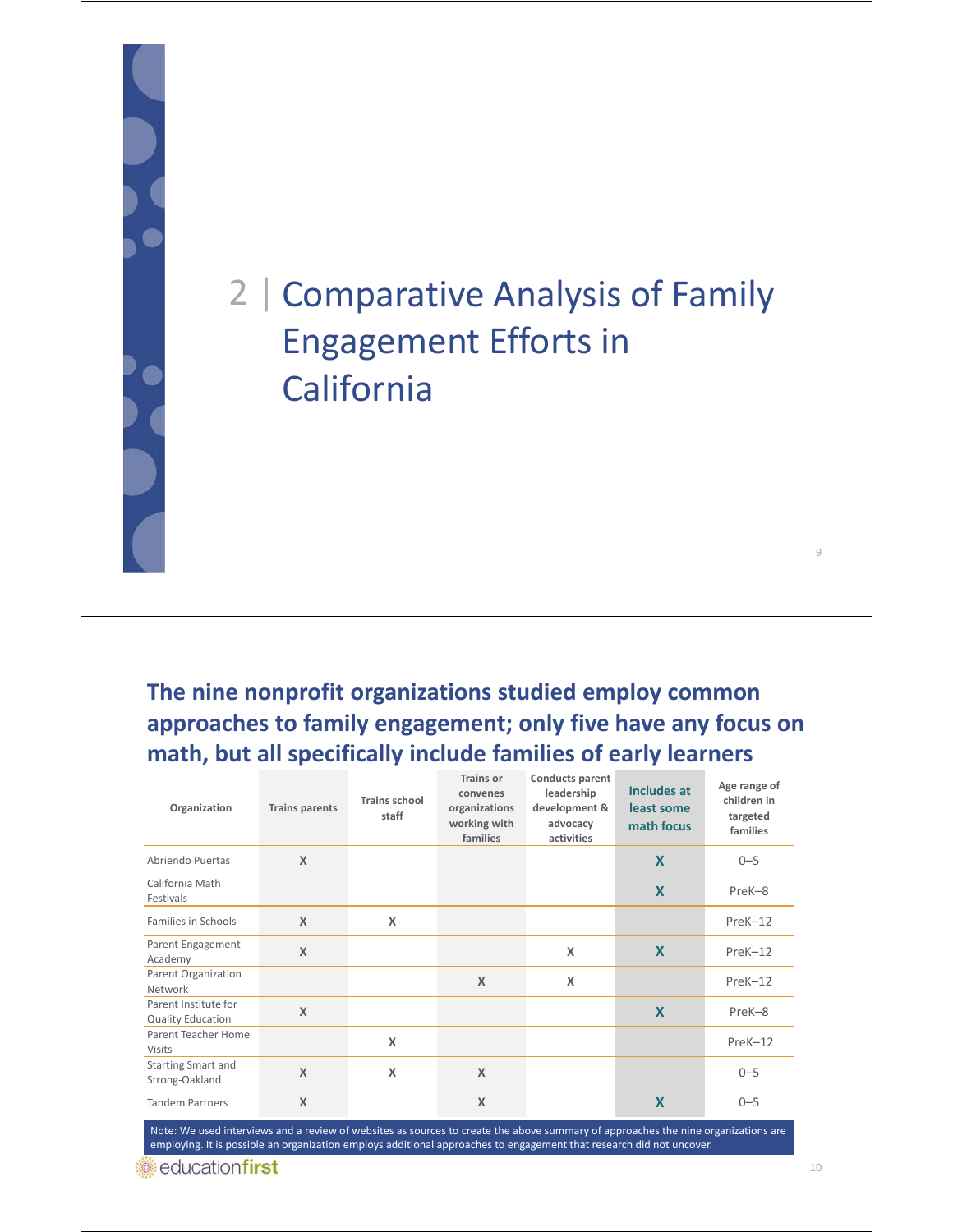### **The nine organizations operate primarily in or near the state's larger cities, although two also work in the Central Valley**



**Interviewees agreed that family engagement in math is a need in communities, but specific math programming is limited in four and the focus of only one of these organizations**

#### **SUPPORTING STUDENTS' MATH ACHIEVEMENT IS A NEED…**

*"I'm glad they [Heising‐Simons Foundation] are focused on math; all the early learning work seems to focus on literacy. The time is right because university systems are taking on new math and science requirements."*

*"I am not aware of other groups engaging families in mathematics."*

#### **…BUT, CURRENT FAMILY ENGAGEMENT EFFORTS IN MATH APPEAR TO BE LIMITED IN ALL BUT ONE OF THE NINE ORGANIZATIONS STUDIED**

- **Abriendo Puertas:** Uses a parent engagement curriculum that includes one session on family math focused on counting
- Parent Institute for Quality Education: Leads a nine-week academy for parents that includes one session on how families can take advantage of daily activities to teach children math and use hands‐on activities to teach math concepts, e.g., pattern recognition and sequencing
- **Parent Engagement Academy:** Integrates into its curriculum discussions about the skills students need, including in STEM areas
- **Tandem Partners:** Worked with DREME to pilot new parent resources in math; will soon print materials in English, Spanish and Chinese with tips for families about how to work on math with their children
- **California Math Festivals (organized by California Mathematics Council):** Focuses on math across the PreK‐ Grade 8 continuum and offers festivals focused on geometry, algebra and numbers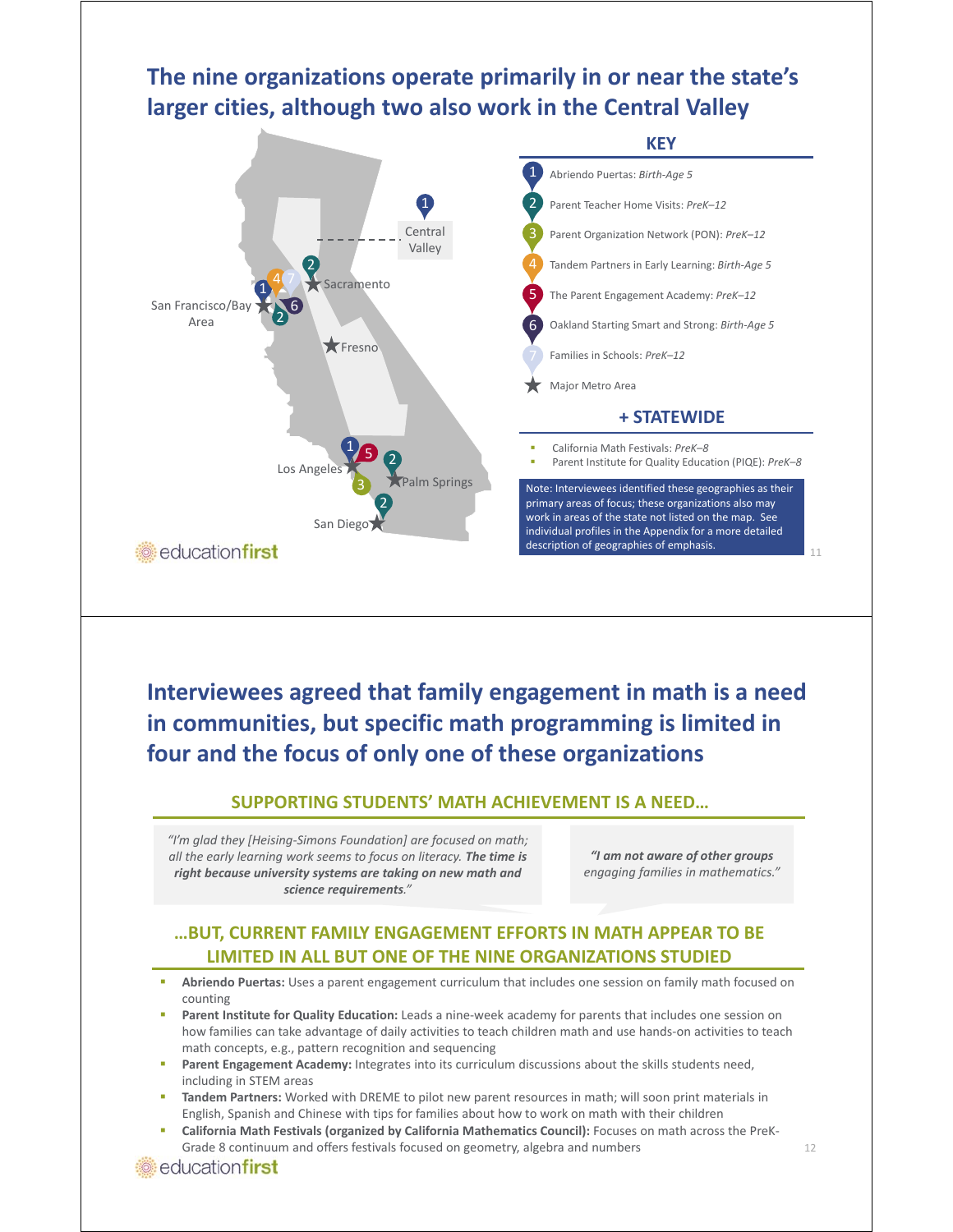### **Three common approaches to effective family engagement (not in mathematics alone) also emerged across the organizations we interviewed**





- Helps educators to uncover biases and confront lower expectations based on race or income level they might have for families they work with
- Is a frequent area of struggle for schools and educators, due to pre‐ existing mindsets or fears about engaging with families
- Requires emphasis on the shared responsibility for educating children



**with families**

- Is a non-negotiable for success of any family engagement initiative
- Established via in‐person connections, e.g., by talking with parents at home visits (vs. only sending printouts of information), making time for parents to talk about dreams or worries for their  $\Box$ children, and including families in decision‐making processes
- Can help to overcome negative perceptions some parents might have about schools and teachers
- **3. Include social activities into** 
	- **engagement efforts**
	- Is preferable for parents over trainings, as "parents would rather do things with their kids" than go to a workshop [without them,]"
	- Results in greater parent attendance and gender diversity
	- *For example*: One organization created "play and learn" groups, in which parents and children work together, and saw stronger attendance than parent‐only workshops

**Note:** The first two approaches above also are referenced in state and national resources (*see slide 7*); however, the third approach is a unique and important consideration that many interviewees said they also prioritized in their efforts

**C**educationfirst

**Interviewees told us that tending to language differences is also essential to family engagement, although they typically do not otherwise differentiate activities for various ethnic communities**

**We found the organizations we researched typically do not pursue different engagement strategies for different ethic communities or parents**. For example, the Parent Organization Network was founded by African‐American‐, Mexican‐American‐ and Asian‐American‐focused community‐based organizations. The Network implements the same slate of engagement strategies (and convenes the groups together) for the communities these organizations were founded to serve.



And while the organizations we researched reported they also did not modify their family engagement curricula for different populations, they did suggest that tending to language differences is essential to effective engagement—**offering live translation during sessions in participants' native languages (such as Spanish or Cantonese) and translated written material are important approaches for successfully reaching different communities.** 

#### 13

### educationfirst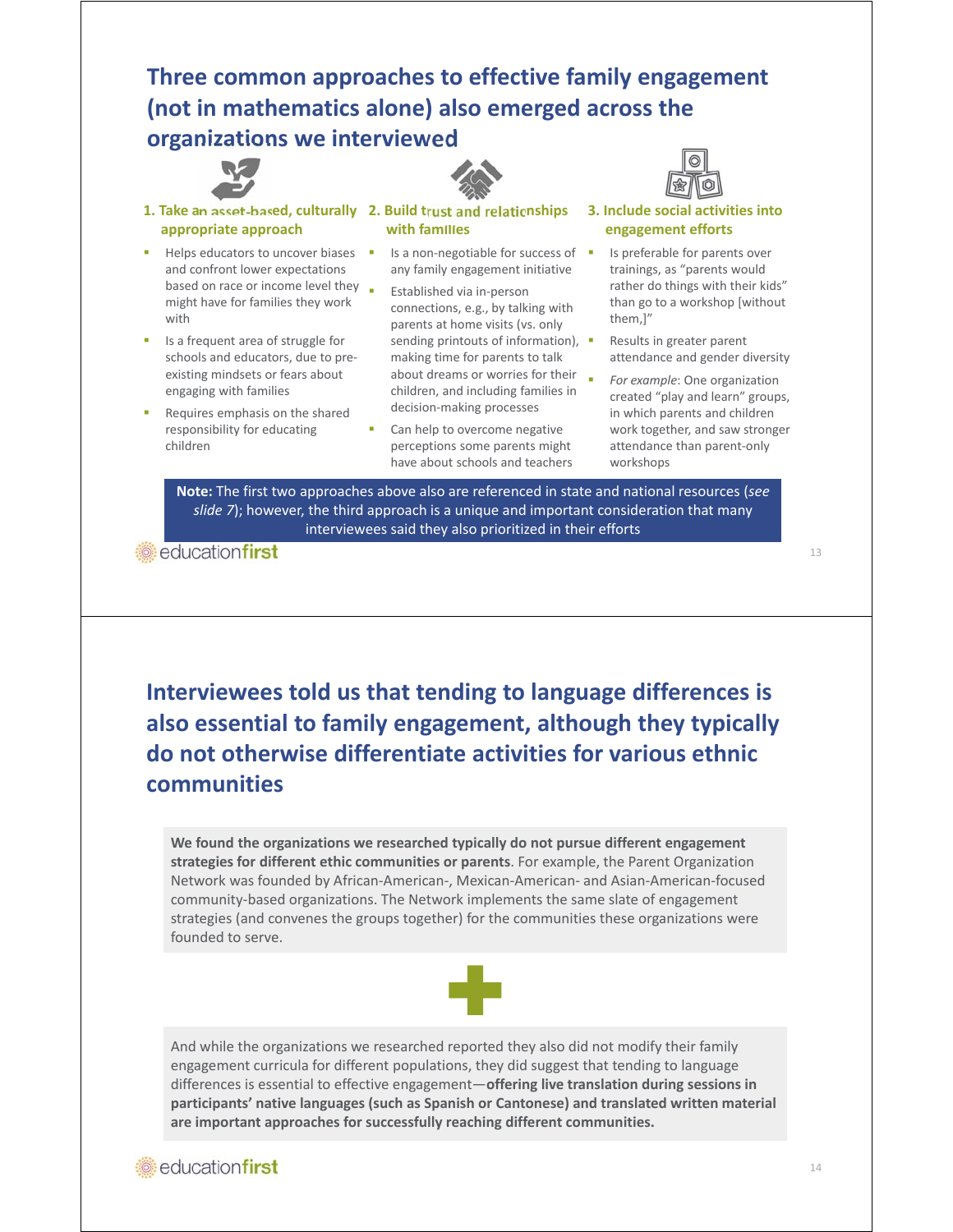### **Interviewees and a separate 2016 California study identified over a dozen school districts with reputations for effective family engagement efforts—most located in major metropolitan areas**



**California; in nearly half the counties, 15% or more of residents are very low income**

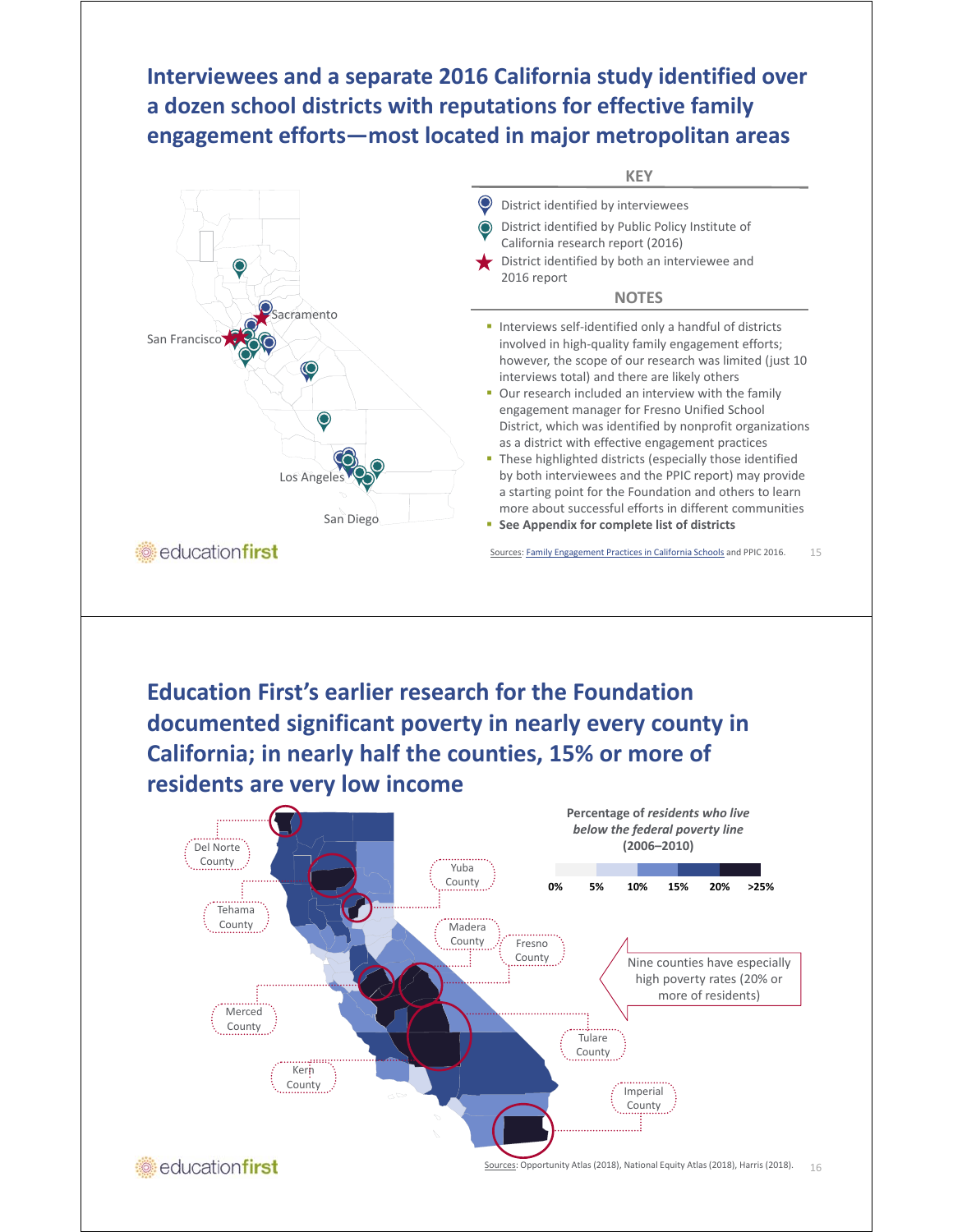### **Considered with a view to the distribution of poverty in California, many of the state's highest‐need communities lack "highly regarded" or targeted family engagement activities**



## 3 | Looking Forward: Opportunities and Obstacles to Overcome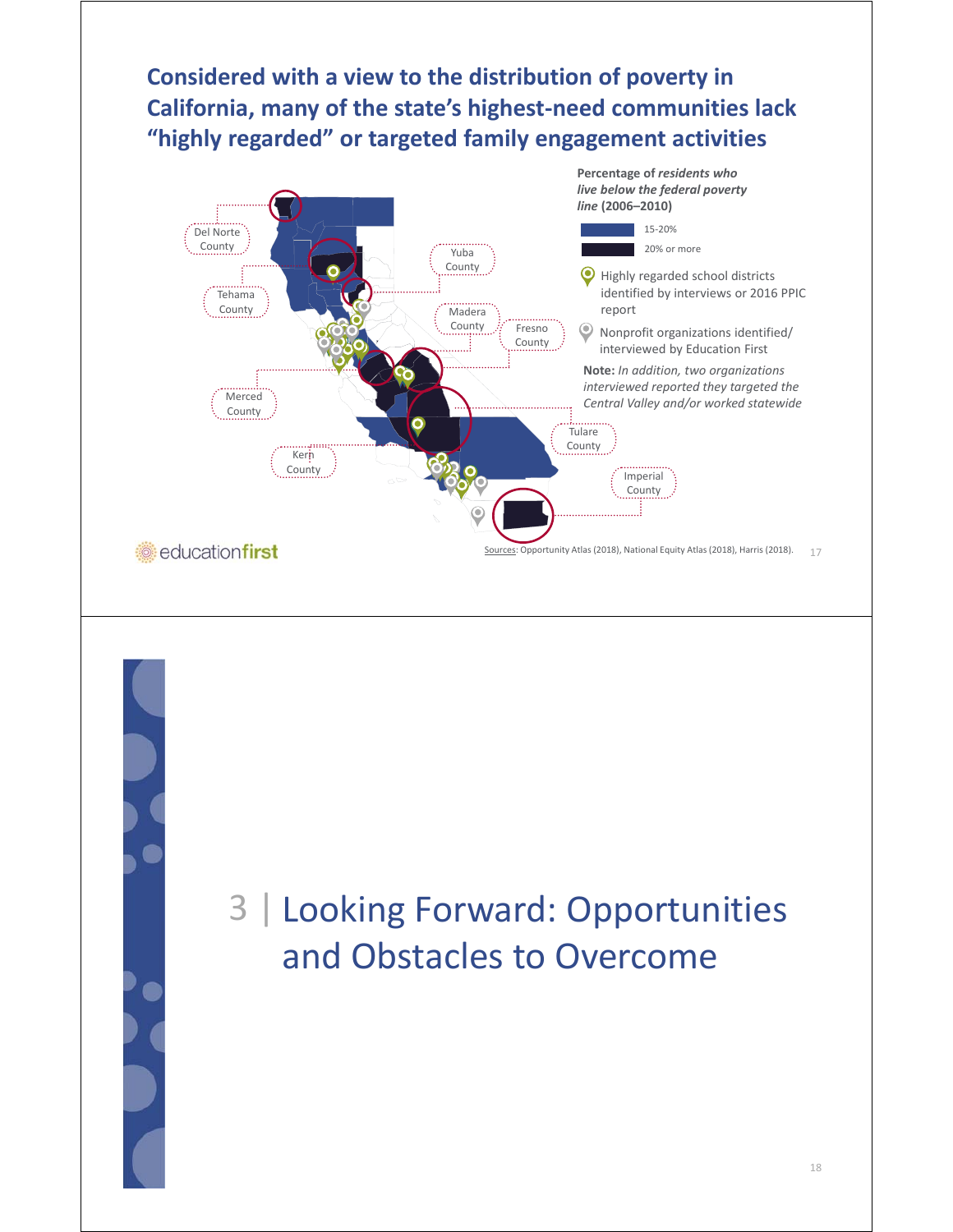### **Interviewees elevated three major obstacles to effective family engagement in California**

| Insufficient,<br><b>inflexible</b><br>funding for<br>family<br>engagement | Limited policymaker recognition of<br>п<br>importance of family engagement<br>Funding constrained to only certain<br>n,<br>types of engagement or limited<br>numbers of parents<br>Resources focused on policymaking<br>×<br>versus implementation                      | "It's hard for us<br>to serve<br>parents when<br>there's no<br>money to pay<br>for them."                                                                                                                                                                   | "You can meet parent engagement<br>requirements by having 'coffee with a<br>principal' four times a year [but]<br>folks do this because they only have a<br>\$300 budget. There isn't funding for<br>communities to actually be engaged." |
|---------------------------------------------------------------------------|-------------------------------------------------------------------------------------------------------------------------------------------------------------------------------------------------------------------------------------------------------------------------|-------------------------------------------------------------------------------------------------------------------------------------------------------------------------------------------------------------------------------------------------------------|-------------------------------------------------------------------------------------------------------------------------------------------------------------------------------------------------------------------------------------------|
| <b>Mindsets</b><br>that don't<br>promote<br>true<br>partnerships          | Limited insight into how parents can<br>×<br>be co-creators, partners and assets<br>Presence of bias and institutional<br>٠<br>racism among educators that limits<br>family engagement practice<br>Low understanding of structures that<br>best allow parents to engage | "We still have a long way to<br>go with teachers to<br>understand that families that<br>don't speak English have<br>assets. You have to identify<br>biases first to have a culture<br>of acceptance."                                                       | "I've seen a series of<br>events where parents<br>are expected to show<br>up eight straight<br>Wednesdays. This is not<br>reasonable."                                                                                                    |
| Lack of<br>educator<br>training and<br>knowledge                          | <b>Preparation (pre-service)</b><br>×<br>requirements for teacher about<br>family engagement limited only to<br>educators of special populations<br>Lack of cultural competence to<br>п<br>engage with families that aren't the<br>same race/class as educators         | "There are existing expectations<br>to bridge from school to families<br>for some teachersspecial<br>education, early childhood or bi-<br>lingual. For general education<br>teachers, these expectations<br>don't exist, and arefocused on<br>instruction." | "Pre-service<br>teachers don't get<br>family engagement<br>101. Many teachers<br>who go into<br>communities aren't<br>equipped."                                                                                                          |

**Example 2** education **first** 

**But interviewees also identified five opportunities they see today in California to advance family engagement strategically**



**1 Target improved family engagement in rural** 

- Four interviewees noted that rural communities rarely receive prioritized supports, tools or resources from nonprofit agencies focused on family engagement
- **The two interviewees who named specific communities** identified the Central Valley, Imperial Valley and rural migrant communities as having the greatest needs

#### **2 Capitalize on new state‐level focus for early learning**

- Interviewees noted that Governor Newsom has prioritized early learning—he recently led an effort to secure \$245 million in state funding for early childhood, including dollars for facilities and screening
- New state law (2019's Assembly Bill 06) calls for the development of a state plan for early childhood
- **EXEC** California's Blue Ribbon Commission on Early Childhood published a 2019 report that encourages educators to address implicit bias they may have toward families

*"Rural communities are so underserved. Urban districts get a lot of attention, but the rural communities are not on a lot of peoples' radars."*

> *"Immigrant and rural communities, such as in the Central Valley and Imperial Valley, is where there's the least amount of activity."*

*"I see opportunity at the state level, even though there's still more work needed in early education. I can see big changes for parents. We're still having problems: Many in low‐ income communities do not have access to quality early education."*

> *"Governor Newsom's focus on early childhood presents a real opportunity."*

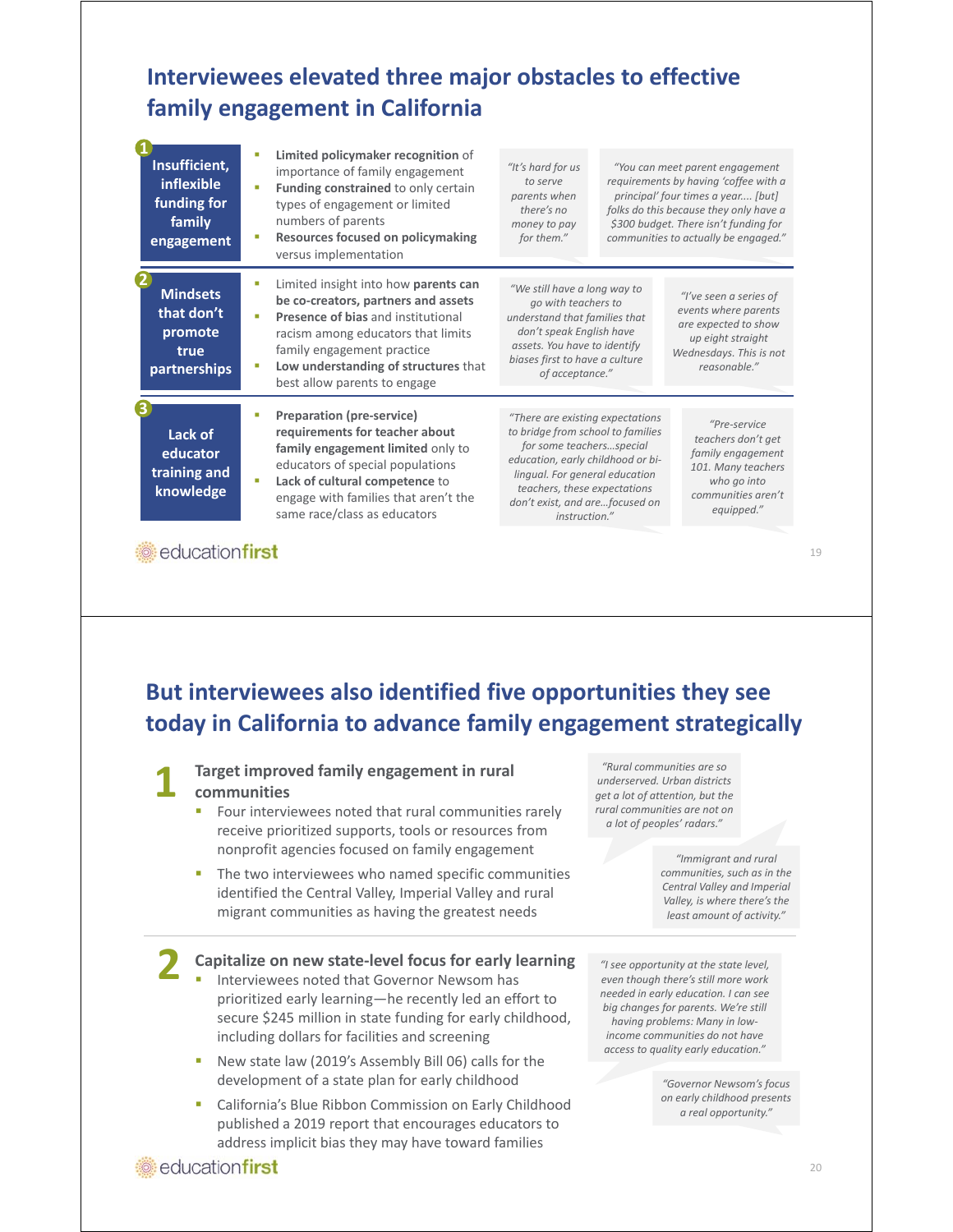### **But interviewees also identified five opportunities they see today in California to advance family engagement strategically**

**3 Improve engagement efforts to support families in black communities in particular**

- The organizations Education First research all have a far greater presence in immigrant and Latinx communities than African‐American communities
- Education First's research found few California‐based organizations prioritizing engagement of African‐ American families… although notably High Expectations in Oakland has worked extensively with this population

#### **4 Improve pre‐service training for teachers**

- California's Teaching Performance Expectations (TPEs) which outline pre‐service learning expectations—are organized into six domains, none of which call out family engagement as a priority. The TPEs refer to family outreach mostly in the context of communicating expectations, grades and classroom issues
- The Parent Organization Network in Los Angeles County has undertaken a research study on teacher credentialing to inform a potential advocacy effort

educationfirst

*"We don't see as much participation from African‐ American families."*

> *"We've tried partnering with housing authorities [to engage African‐American families], and that has been a tough nut to crack because of the bureaucracy."*

*"One thing we have been dipping our toe in is that we've had a longstanding relationship with Sacramento State University to work in pre‐service, to work with those getting credentialed. This is a community we need to pay attention to. Teachers should come out of the program knowing that family engagement is part of your job as a teacher."*

21

### **But interviewees also identified five opportunities they see today in California to advance family engagement strategically**

**5 Take advantage of recent changes to Local Control Accountability Plan requirements to strengthen districts' family engagement strategies**

- A new, more rigorous self‐reflection tool for the "Parent and Family Engagement" element of the LCAP has the potential to provide new opportunities for more rigorous school‐based family engagement
- Specifically, the tool has been upgraded from one question an administrator on his/her own could answer to a tool that requires school staff and parents to discuss and answer questions in three categories: building relationships, building partnerships for student outcomes and seeking input for decision making

*"The first version of the LCAP self‐ reflection tool was very simple—it just required administrators to do the exercise. They completed a paragraph and uploaded it to the dashboard. Now there are 12 questions to answer. It's not just an administrator reflecting; it's school staff and families that are supposed to have conversations and they're supposed to rate themselves. It also requires continuous improvement. We have been focusing on training parents to be part of decision‐making in districts.*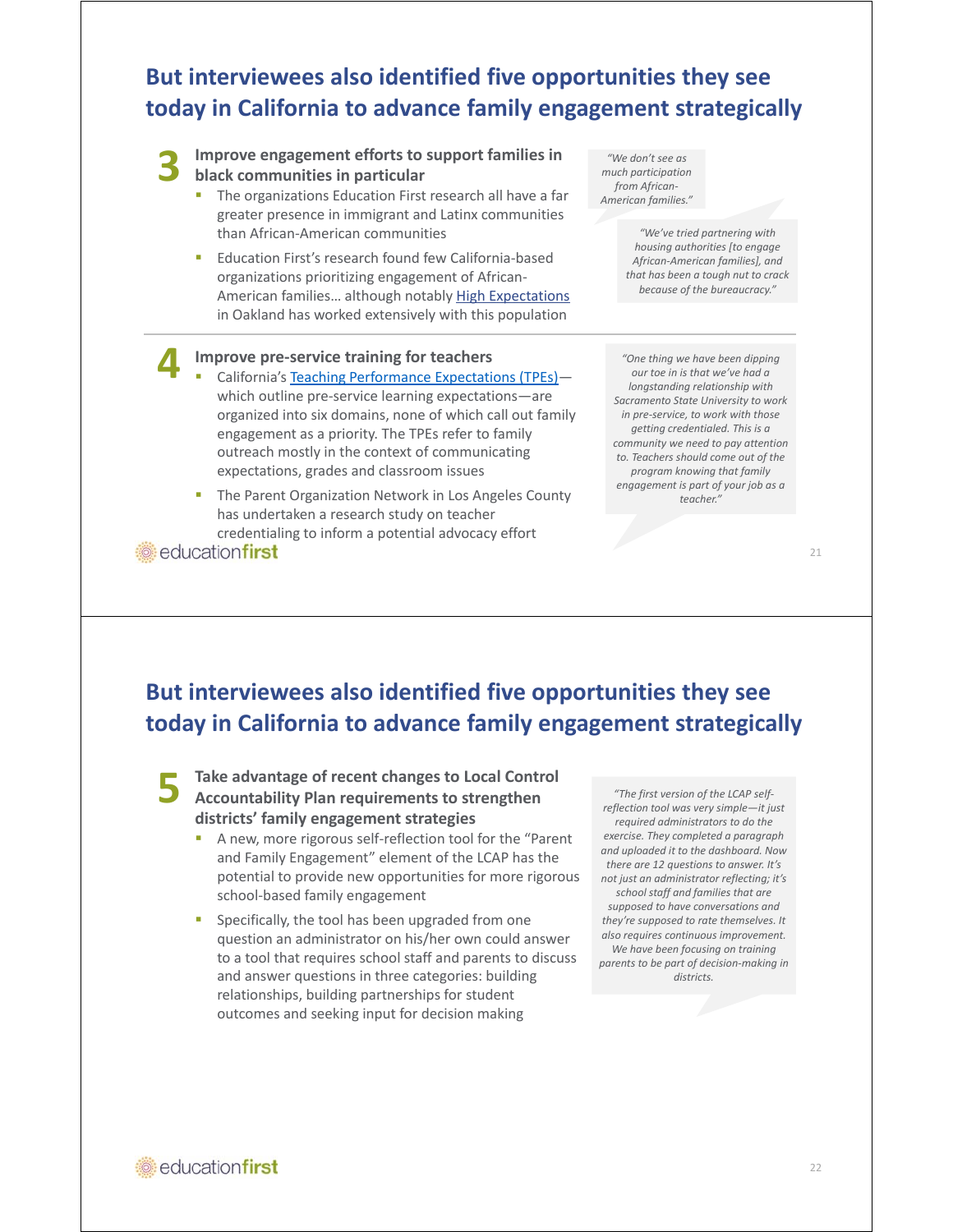## 3 | Appendix

Organization Profiles and List of School Districts Identified as Implementing Strong Engagement Practices

### **We interviewed nine organizations that work in family engagement across California** *(this one first of three summary slides)*

| <b>ABRIENDO PUERTAS</b><br><b>Birth-Age 5</b>                            | National organization that works with districts and community-based organizations<br>٠<br>to implement a parent-developed 10-session curriculum<br>The curriculum promotes school readiness, family well-being and advocacy by<br>п<br>addressing best practices in areas such as brain development, early childhood<br>development, early literacy and math, bilingualism, technology and attendance<br>Geographies of focus: the Central Valley, Los Angeles, Oakland, San Francisco<br>п |
|--------------------------------------------------------------------------|---------------------------------------------------------------------------------------------------------------------------------------------------------------------------------------------------------------------------------------------------------------------------------------------------------------------------------------------------------------------------------------------------------------------------------------------------------------------------------------------|
| <b>CALIFORNIA FAMILY</b><br><b>MATH FESTIVALS</b><br><b>PreK-Grade 8</b> | Works with individual schools to provide family mathematics festivals for up to 200<br>n<br>people in one of three areas: algebra, geometry and numbers.<br>Designs festivals to expose students and families to challenging mathematics topics<br>٠<br>in a hands-on atmosphere<br>Has hosted, to date, over 1,000 festivals in partnership with schools<br>п<br><b>Geography of focus: Statewide</b><br>п                                                                                 |
| <b>FAMILIES IN</b><br><b>SCHOOLS</b><br><b>PreK-Grade 12</b>             | Provides professional development modules to 15 districts to foster "authentic"<br>n<br>parent engagement" by building the skills, knowledge and confidence of both<br>parents and staff on how to work together<br>Modules focus on parent engagement, welcoming environments, parent outreach<br>п<br>and school transitions<br>Geographies of focus: Bakersfield, Fresno, the Inland Empire and San Francisco<br>E                                                                       |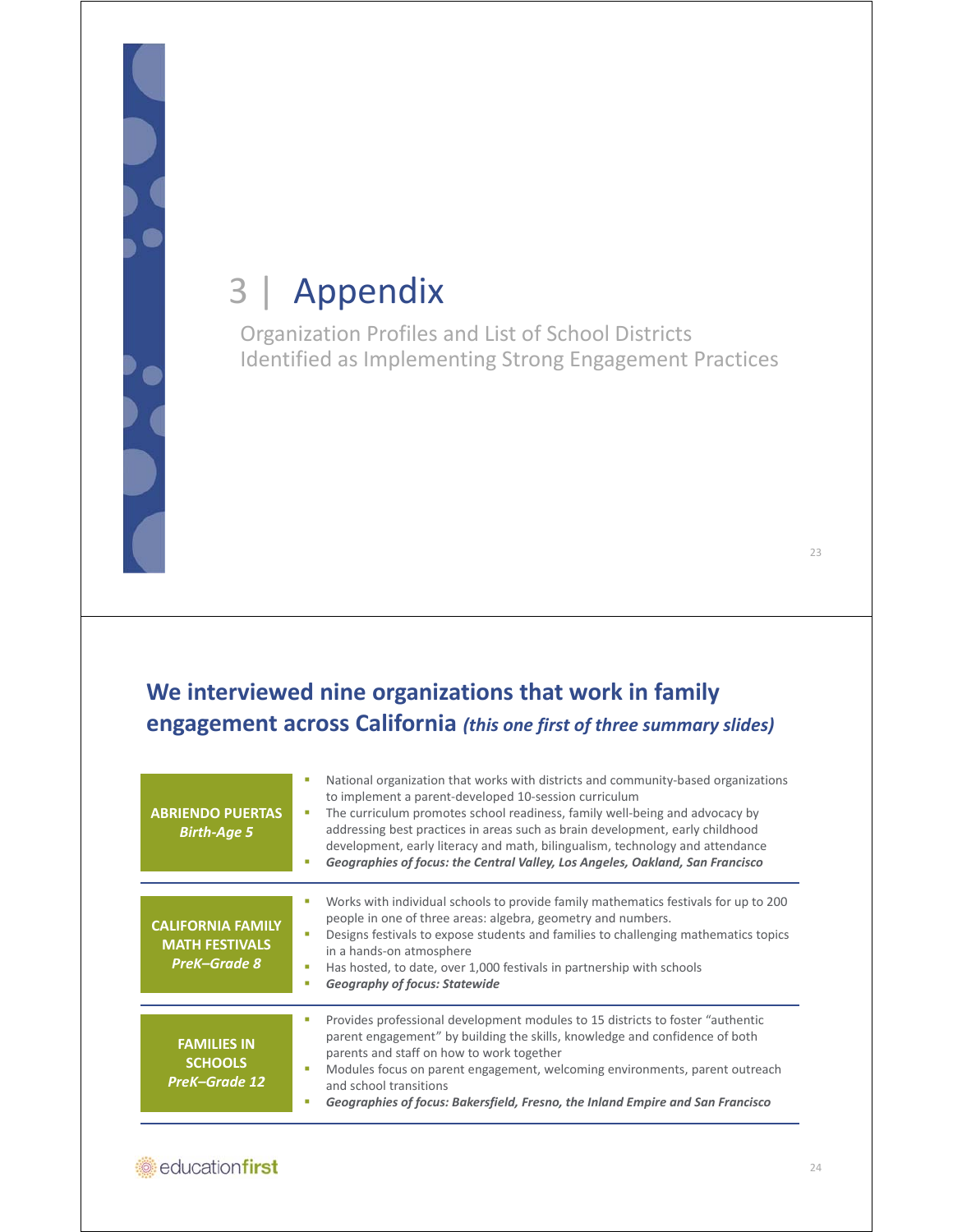### **We interviewed nine organizations that work in family engagement across California** *(this one second of three summary slides)*

| <b>OAKLAND STARTING</b><br><b>SMART AND</b><br><b>STRONG</b><br><b>Birth-Age 5</b>       | "Collective impact" effort funded by the Packard Foundation; coordinates schools,<br>government agencies, nonprofits and community agencies to work for more<br>effective ways of meeting needs of families with early learners<br>Has created pilot parent leadership training program and is developing a<br>framework for early childhood community hubs called "Family Resource Centers"<br><b>Geography of focus: Oakland</b>                                                            |
|------------------------------------------------------------------------------------------|-----------------------------------------------------------------------------------------------------------------------------------------------------------------------------------------------------------------------------------------------------------------------------------------------------------------------------------------------------------------------------------------------------------------------------------------------------------------------------------------------|
| <b>PARENT INSTITUTE</b><br><b>FOR QUALITY</b><br><b>EDUCATION</b><br><b>PreK-Grade 8</b> | Sponsors as its signature effort a nine-week workshop designed to inspire parents<br>to take an active role in ensuring their children's success.<br>Runs Early Childhood Development program to support parents in stimulating<br>language development and reading and math skills, as well as the Early K-3 Literacy<br>Program to introduce parents to academic standards for K-12 public schools<br>Geographies of focus: 36 of 58 California counties, serving over 17,000 families<br>п |
| <b>PARENT</b><br><b>ORGANIZATION</b><br><b>NETWORK</b><br><b>PreK-Grade 12</b>           | Supports staff and leaders from its 14 community organization members to build<br>the skills of actively engaged parents to transform the public-school system<br>Advocated for improving parent involvement in district adoption of LCAPs (helping<br>п<br>to develop the family engagement reflection tool) and issued report calling for<br>more family engagement in teacher pre-service training<br><b>Geographies of focus:</b> Los Angeles<br>п                                        |

#### **educationfirst**

### **We interviewed nine organizations that work in family engagement across California** *(this one third of three summary slides)*

| <b>PARENT TEACHER</b><br><b>HOME VISITS</b><br><b>PreK-Grade 12</b>       | National organization that works to build relationships, skills and engagement for<br>families, educators and students<br>Provides teachers with three-hour training on how to use a "relational model"<br>(focusing the hopes and dreams families have for their children) during home visits<br><b>Geographies of focus:</b> Elk Grove, Oakland, Palm Springs, Sacramento City, San<br>Diego, San Jose, Sweetwater                                                     |
|---------------------------------------------------------------------------|--------------------------------------------------------------------------------------------------------------------------------------------------------------------------------------------------------------------------------------------------------------------------------------------------------------------------------------------------------------------------------------------------------------------------------------------------------------------------|
| <b>TANDEM PARTNERS</b><br><b>IN EARLY LEARNING</b><br><b>Birth-Age 5</b>  | Provides free community-based workshops to families to deepen their knowledge<br>of early childhood brain development and strategies for building literacy<br>Offers customized trainings to help organizations embed early learning and family<br>п<br>engagement efforts within their work; operates a parent leadership development<br>program for community members<br><b>Geographies of focus:</b> San Francisco (primary); Alameda and Contra Costa counties<br>×, |
| <b>THE PARENT</b><br><b>ENGAGEMENT</b><br><b>ACADEMY</b><br>PreK-Grade 12 | Supports 10 school districts' efforts to engage families at school sites<br>Provides seven consecutive weeks of trainings to help parents successfully navigate<br>ш<br>the school system and learn their own roles and responsibilities as parents;<br>encourages and supports parents' engagement as leaders (such as part of school<br>site councils or district LCAP committees)<br><b>Geography of focus:</b> Los Angeles County                                    |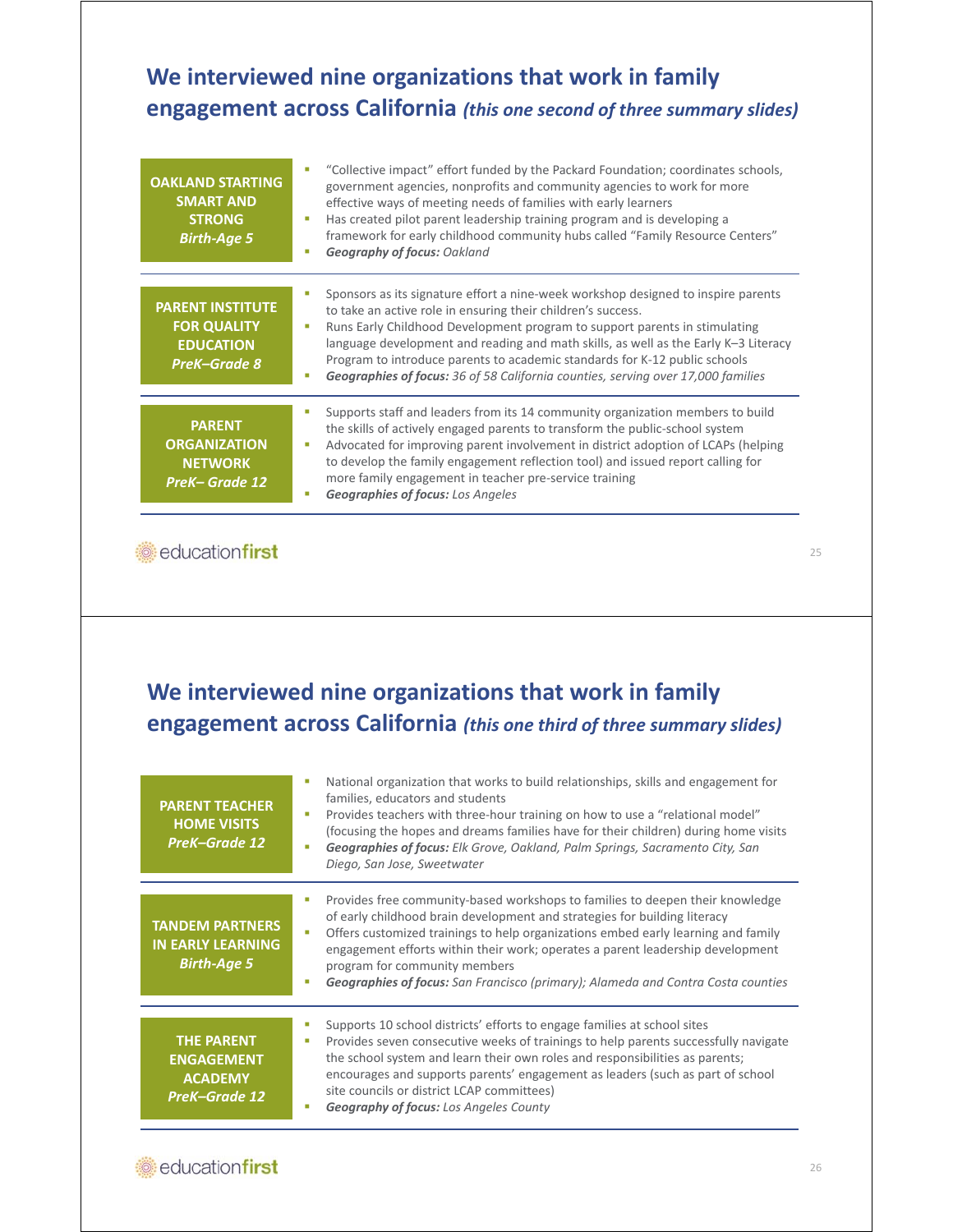### **The nonprofit organizations we interviewed identified several others also sponsoring notable family engagement efforts in California** *(this one first of three summary slides)*

| <b>CALIFORNIA</b><br><b>ASSOCIATION FOR</b><br><b>BILINGUAL</b><br><b>EDUCATION</b><br>(CABE)<br>K-Grade 12 | Nonprofit organization that promotes bilingual and quality education experiences<br>n<br>for all students K-12 in California<br>CABE's i3-funded "Project 2INSPIRE" Family, School and Community Engagement<br>٠<br>Program has a strong component for developing parent leaders at the school and<br>district levels<br>$+$ The project seeks to increase the efficacy and confidence of parents by<br>enhancing their ability to be active in the school community and in<br>leadership roles and to work collaboratively with others in the community;<br>another goal is to strengthen respectful relationships between parents and<br>schools<br>Parent leaders have achieved the program's "mastery" or "expert" level of<br>$+$<br>training and worked over 100 hours with a parent specialist assigned to their<br>school<br><b>Geography of focus: Statewide</b><br>٠ |
|-------------------------------------------------------------------------------------------------------------|--------------------------------------------------------------------------------------------------------------------------------------------------------------------------------------------------------------------------------------------------------------------------------------------------------------------------------------------------------------------------------------------------------------------------------------------------------------------------------------------------------------------------------------------------------------------------------------------------------------------------------------------------------------------------------------------------------------------------------------------------------------------------------------------------------------------------------------------------------------------------------|
| <b>HIGH EXPECTATIONS</b><br><b>Families of children</b><br><b>PreK-Grade 12</b>                             | School-focused consulting firm that operates a family engagement learning<br>п<br>institute and four family education series including one focused on ages 3–5 and<br>another called "Ready for Kindergarten"<br>Partners with school districts and schools in the Oakland area to implement its<br>п<br>training programs for both school staff and families<br>Has a particular focus on African-American families<br>ш<br><b>Geographies of focus: Oakland</b><br>п                                                                                                                                                                                                                                                                                                                                                                                                         |
| educationfirst                                                                                              |                                                                                                                                                                                                                                                                                                                                                                                                                                                                                                                                                                                                                                                                                                                                                                                                                                                                                |

### **The nonprofit organizations we interviewed identified several others also sponsoring notable family engagement efforts in California** *(this one second of three summary slides)*

| <b>LOTUS BLOOM</b><br><b>Families of children</b><br><b>Birth-Age 3</b>                    | Seeks to be a place where families can celebrate their cultural, linguistic and<br>unique diversity<br>At downtown Oakland location, it hosts a family engagement night once a month<br>to build community (each convening includes a potluck dinner) and to offer<br>enrichment opportunities for children<br>Operates a leadership program for parents, providing team-building, professional<br>development and peer mentoring activities<br><b>Geography of focus: Oakland</b>                                                                                                                                                                                                                                                                                                      |
|--------------------------------------------------------------------------------------------|-----------------------------------------------------------------------------------------------------------------------------------------------------------------------------------------------------------------------------------------------------------------------------------------------------------------------------------------------------------------------------------------------------------------------------------------------------------------------------------------------------------------------------------------------------------------------------------------------------------------------------------------------------------------------------------------------------------------------------------------------------------------------------------------|
| <b>MISSION ECONOMIC</b><br><b>DEVELOPMENT</b><br><b>ASSOCIATION</b><br><b>Birth-Age 18</b> | Has a mission to support the success of low- and moderate-income Latino families<br>in San Francisco's Mission District neighborhood by promoting economic equity<br>and social justice through asset-building and community development<br>One of its major programs is the Mission Promise Neighborhood, a community<br>п<br>partnership created to support kids and families living, working and attending<br>school in the Mission District<br>Brings together schools, colleges, community organizations and community leaders<br>to help kids graduate and families achieve financial stability<br>Employs family success coaches to connect families with local resources and<br>support families as they interact with schools<br><b>Geography of focus:</b> San Francisco<br>ш |
| educationfirst                                                                             |                                                                                                                                                                                                                                                                                                                                                                                                                                                                                                                                                                                                                                                                                                                                                                                         |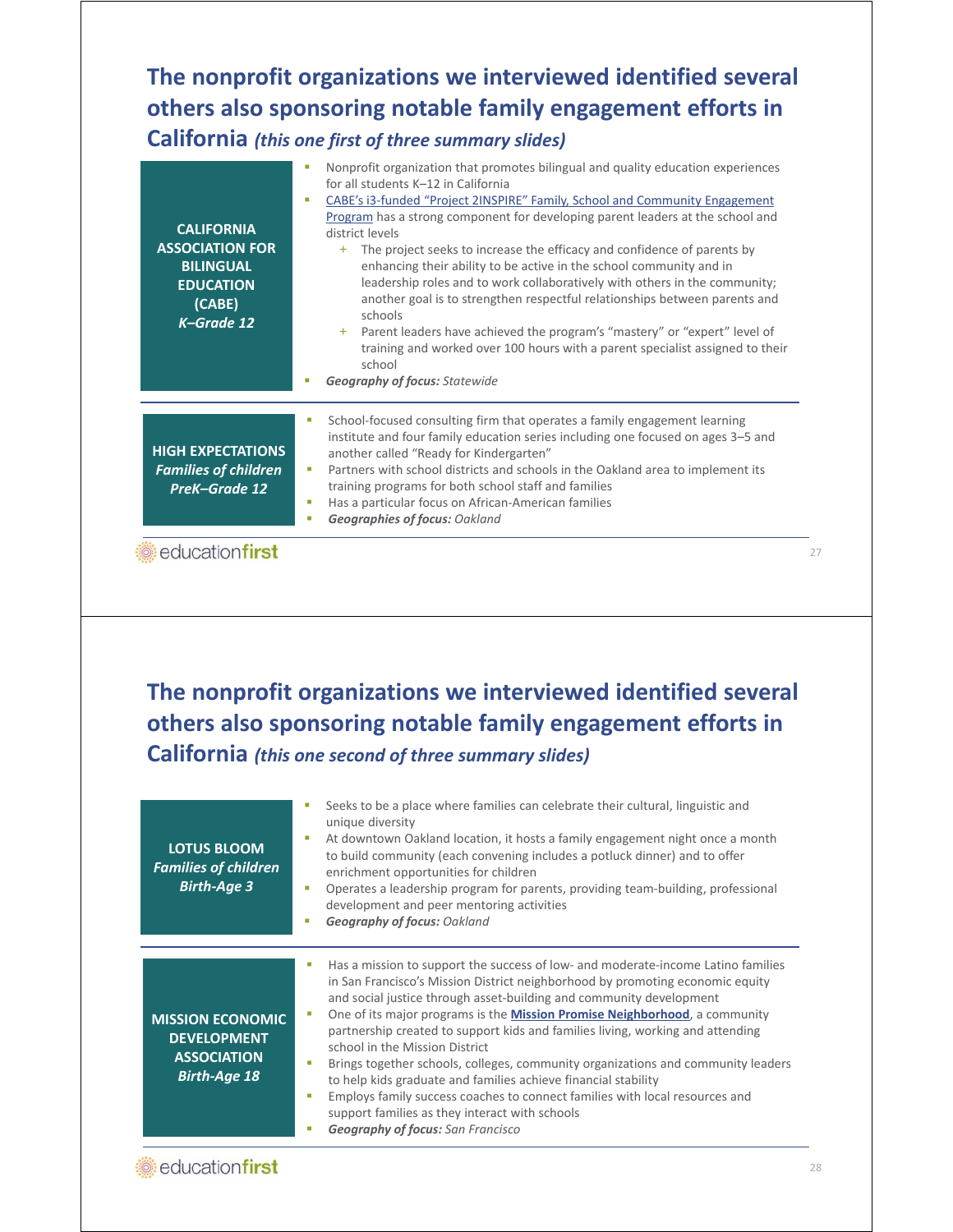### **The nonprofit organizations we interviewed identified several others also sponsoring notable family engagement efforts in California** *(this one third of three summary slides)*

| <b>PARA LOS NIÑOS</b><br>(PLN)<br><b>Birth-Age 5</b>     | Operates Head Start programs serving 450 children<br>×<br>Operates Gratts Primary Center for children in transitional kindergarten through<br>٠<br>first grade and charter elementary and middle schools<br>Supports parent/family development through asset-based trainings and leadership<br>٠<br>development activities and by linking them to other community services<br>Provides mental health services—including couples counseling and family<br>×,<br>therapy—and wrap-around services, including food assistance, motel vouchers and<br>community-wide events to promote socialization between families<br><b>Geography of focus:</b> Greater Los Angeles area<br>×                                                                                         |
|----------------------------------------------------------|-----------------------------------------------------------------------------------------------------------------------------------------------------------------------------------------------------------------------------------------------------------------------------------------------------------------------------------------------------------------------------------------------------------------------------------------------------------------------------------------------------------------------------------------------------------------------------------------------------------------------------------------------------------------------------------------------------------------------------------------------------------------------|
| <b>PUENTE</b><br><b>Families of children</b><br>all ages | Advocates for Latino communities living in the Los Angeles, San Diego and Silicon<br>×<br>Valley areas and leverages resources that foster economic prosperity and security<br>and that promote individual and community health and wellness<br>Offers to families English as a second language courses; a Plaza Comunitaria for<br>u,<br>those interested in completing their matriculation certificate in primary and/or<br>secondary education through the Mexican Consulate; HiSET/GED tutoring for those<br>interested in completing their high school equivalency; and academic supports<br>around college tutoring, enrolling in community college or vocational programs and<br>more<br>Geography of focus: San Mateo County and South Coast communities<br>п |
| educationfirst                                           | 79                                                                                                                                                                                                                                                                                                                                                                                                                                                                                                                                                                                                                                                                                                                                                                    |

**Executionfirst** 

### **Asked by Education First, interviewees identified 11 California school districts with reputations for high quality family engagement**

| <b>School District</b>                          | <b>County</b>        |
|-------------------------------------------------|----------------------|
| <b>Ceres Unified School District</b>            | Stanislaus           |
| <b>Compton Unified School District</b>          | Los Angeles          |
| Elk Grove Unified School district               | Sacramento           |
| <b>Fresno Unified School District</b>           | Fresno               |
| Los Angeles Unified School District             | Los Angeles          |
| Lennox School District                          | Los Angeles          |
| <b>Oakland Unified School District*</b>         | Alameda              |
| <b>Paramount Unified School District</b>        | Los Angeles          |
| <b>Pittsburg Unified School District</b>        | Contra Costa         |
| <b>Sacramento City Unified School District*</b> | Sacramento           |
| <b>San Francisco Unified School District*</b>   | <b>San Francisco</b> |

<sup>30</sup> **\*Districts identified by both Education First interviewee and 2016 Public Policy Institute of California (PPIC) report**